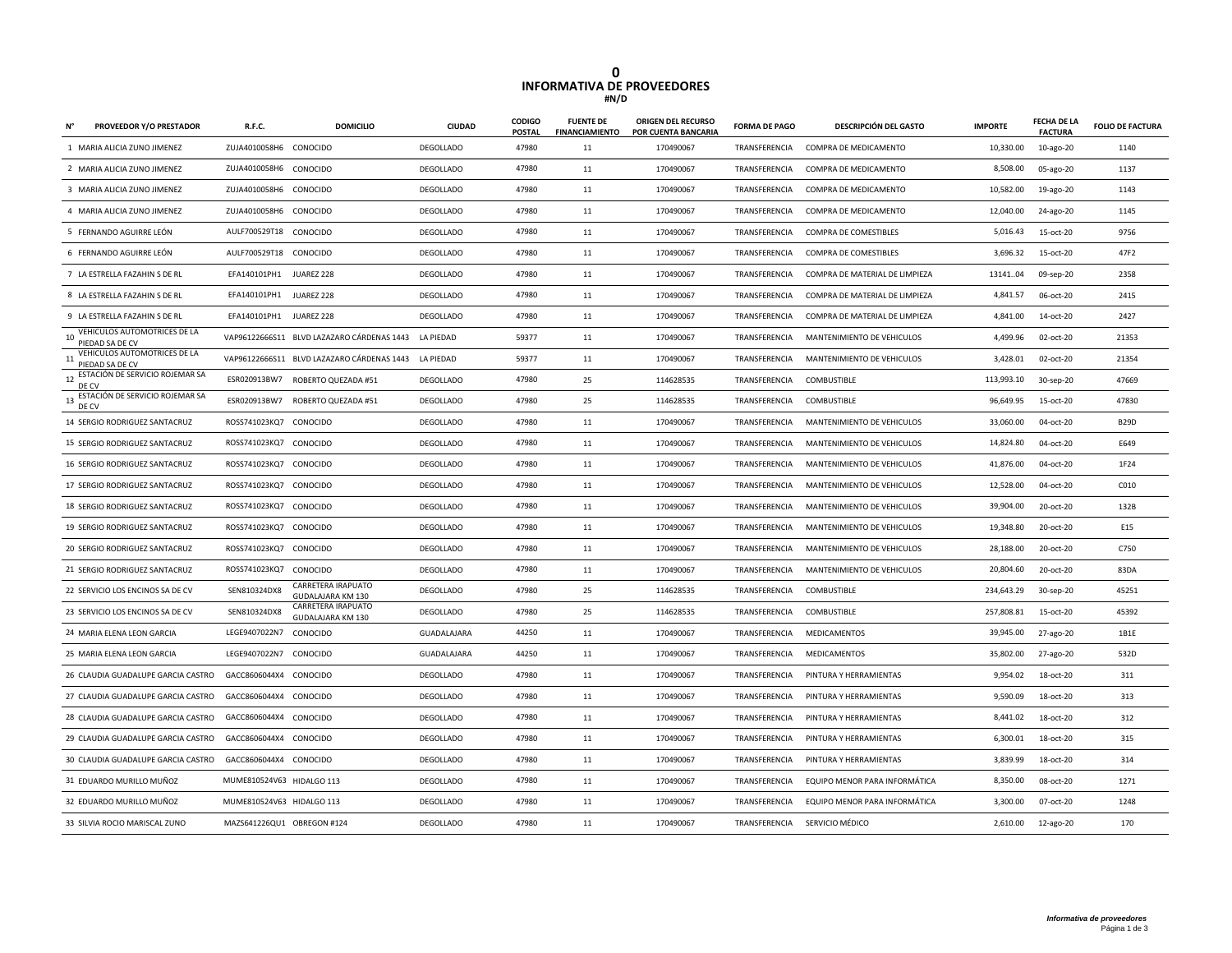| 34 SILVIA ROCIO MARISCAL ZUNO                   | MAZS641226QU1 OBREGON #124           | <b>DEGOLLADO</b> | 47980 | 11 | 170490067 |               | TRANSFERENCIA SERVICIO MÉDICO                   | 2,700.00   | 11-ago-20    | 167   |
|-------------------------------------------------|--------------------------------------|------------------|-------|----|-----------|---------------|-------------------------------------------------|------------|--------------|-------|
| 35 SILVIA ROCIO MARISCAL ZUNO                   | MAZS641226QU1 OBREGON #124           | <b>DEGOLLADO</b> | 47980 | 11 | 170490067 | TRANSFERENCIA | SERVICIO MÉDICO                                 | 2,340.00   | 24-ago-20    | 171   |
| 36 SILVIA ROCIO MARISCAL ZUNO                   | MAZS641226QU1 OBREGON #124           | <b>DEGOLLADO</b> | 47980 | 11 | 170490067 | TRANSFERENCIA | SERVICIO MÉDICO                                 | 2,970.00   | 25-ago-20    | 172   |
| 37 MANUEL LEON MONTOYA                          | LEMM410614199 CONOCIDO               | <b>DEGOLLADO</b> | 47980 | 11 | 170490067 | TRANSFERENCIA | MATERIAL PARA MANTENIMIENTO                     | 9,938.29   | 16-oct-20    | 4430  |
| 38 MANUEL LEON MONTOYA                          | LEMM410614199 CONOCIDO               | <b>DEGOLLADO</b> | 47980 | 11 | 170490067 | TRANSFERENCIA | MATERIAL PARA MANTENIMIENTO                     | 11,979.68  | 16-oct-20    | 2217  |
| 39 CADECO SA DE CV                              | CAD850514L17<br>CONOCIDO             | LA PIEDAD        | 59374 | 11 | 170490067 | TRANSFERENCIA | <b>REFACCIONES</b>                              | 4,136.22   | 26-oct-20    | 6209  |
| 40 CADECO SA DE CV                              | CAD850514L17<br>CONOCIDO             | LA PIEDAD        | 59374 | 11 | 170490067 | TRANSFERENCIA | <b>REFACCIONES</b>                              | 5,844.66   | 27-oct-20    | 6231  |
| 41 GERMÁN ALCALÁ OÑATE                          | AAOG730226511 CONOCIDO               | <b>DEGOLLADO</b> | 47980 | 11 | 170490067 | TRANSFERENCIA | <b>REFACCIONES</b>                              | 10,850.05  | 04-oct-20    | 781   |
| 42 GERMÁN ALCALÁ OÑATE                          | AAOG730226511 CONOCIDO               | <b>DEGOLLADO</b> | 47980 | 11 | 170490067 | TRANSFERENCIA | <b>REFACCIONES</b>                              | 10,100.02  | 04-oct-20    | 765   |
| 43 GERMÁN ALCALÁ OÑATE                          | AAOG730226511 CONOCIDO               | <b>DEGOLLADO</b> | 47980 | 11 | 170490067 | TRANSFERENCIA | <b>REFACCIONES</b>                              | 9,600.06   | 27-sep-20    | 739   |
| 44 GERMÁN ALCALÁ OÑATE                          | AAOG730226511 CONOCIDO               | <b>DEGOLLADO</b> | 47980 | 11 | 170490067 | TRANSFERENCIA | <b>REFACCIONES</b>                              | 9,000.00   | 27-sep-20    | 761   |
| 45 GERMÁN ALCALÁ OÑATE                          | AAOG730226511 CONOCIDO               | <b>DEGOLLADO</b> | 47980 | 11 | 170490067 | TRANSFERENCIA | <b>REFACCIONES</b>                              | 845003     | 04-oct-20    | 782   |
| 46 GERMÁN ALCALÁ OÑATE                          | AAOG730226511 CONOCIDO               | <b>DEGOLLADO</b> | 47980 | 11 | 170490067 | TRANSFERENCIA | <b>REFACCIONES</b>                              | 6,700.02   | 04-oct-20    | 764   |
| 47 GERMÁN ALCALÁ OÑATE                          | AAOG730226511 CONOCIDO               | <b>DEGOLLADO</b> | 47980 | 11 | 170490067 | TRANSFERENCIA | <b>REFACCIONES</b>                              | 6,100.00   | 04-oct-20    | 780   |
| 48 GERMÁN ALCALÁ OÑATE                          | AAOG730226511 CONOCIDO               | <b>DEGOLLADO</b> | 47980 | 11 | 170490067 | TRANSFERENCIA | <b>REFACCIONES</b>                              | 6,050.00   | 27-sep-20    | 757   |
| 49 FELIPE GONZALEZ QUEZADA                      | GOQF630809HZ3 HIDALGO #135           | <b>DEGOLLADO</b> | 47980 | 25 | 114628683 | TRANSFERENCIA | MATERIAL PARA PAVIMENTACIÓN DE<br>CALLE         | 460,928.64 | 12-oct-20    | 4529  |
| 50 FELIPE GONZALEZ QUEZADA                      | GOQF630809HZ3 HIDALGO #135           | DEGOLLADO        | 47980 | 11 | 170490067 | TRANSFERENCIA | MATERIAL PARA MANTENIMIENTO                     | 19,971.34  | 18-abr-20    | 3767  |
| 51 FELIPE GONZALEZ QUEZADA                      | GOQF630809HZ3 HIDALGO #135           | <b>DEGOLLADO</b> | 47980 | 11 | 170490067 | TRANSFERENCIA | MATERIAL PARA MANTENIMIENTO                     | 19,990.84  | 18-abr-20    | 3771  |
| 52 FELIPE GONZALEZ QUEZADA                      | GOQF630809HZ3 HIDALGO #135           | <b>DEGOLLADO</b> | 47980 | 11 | 170490067 | TRANSFERENCIA | MATERIAL PARA MANTENIMIENTO                     | 19,990.84  | 18-abr-20    | 3770  |
| 53 FELIPE GONZALEZ QUEZADA                      | GOQF630809HZ3 HIDALGO #135           | <b>DEGOLLADO</b> | 47980 | 11 | 170490067 | TRANSFERENCIA | MATERIAL PARA MANTENIMIENTO                     | 19,755.77  | 24-jun-20    | 4035  |
| 54 FELIPE GONZALEZ QUEZADA                      | GOQF630809HZ3 HIDALGO #135           | <b>DEGOLLADO</b> | 47980 | 11 | 170490067 | TRANSFERENCIA | MATERIAL PARA MANTENIMIENTO                     | 19,629.88  | 21-sep-20    | 4434  |
| 55 FELIPE GONZALEZ QUEZADA                      | GOQF630809HZ3 HIDALGO #135           | <b>DEGOLLADO</b> | 47980 | 25 | 114628683 | TRANSFERENCIA | MATERIAL PARA PAVIMENTACIÓN DE<br>CALLE         | 86,712.10  | 29-oct-20    | 4588  |
| 56 FERNANDO QUEZADA GARCIA                      | QUGF750525QW5 CONOCIDO               | <b>DEGOLLADO</b> | 47980 | 11 | 170490067 | TRANSFERENCIA | <b>REFACCIONES</b>                              | 9,800.03   | $11$ -jun-20 | 3162  |
| 57 FERNANDO QUEZADA GARCIA                      | QUGF750525QW5 CONOCIDO               | <b>DEGOLLADO</b> | 47980 | 11 | 170490067 | TRANSFERENCIA | <b>REFACCIONES</b>                              | 8,800.02   | 15-jun-20    | 3174  |
| 58 FERNANDO QUEZADA GARCIA                      | QUGF750525QW5 CONOCIDO               | <b>DEGOLLADO</b> | 47980 | 11 | 170490067 | TRANSFERENCIA | <b>REFACCIONES</b>                              | 5,800.00   | 15-jun-20    | 3175  |
| 59 CR FORMAS SA DE CV                           | CFO101206HJ7<br>CONOCIDO             | ZAPOPAN          | 45070 | 11 | 170490067 | TRANSFERENCIA | PAPELERÍA OFICIAL                               | 20,010.00  | 11-sep-20    | 4194  |
| 60 CR FORMAS SA DE CV                           | CFO101206HJ7<br>CONOCIDO             | ZAPOPAN          | 45070 | 11 | 170490067 | TRANSFERENCIA | PAPELERÍA OFICIAL                               | 13,340.00  | 30-sep-20    | 4248  |
| 61 CR FORMAS SA DE CV                           | CONOCIDO<br>CFO101206HJ7             | ZAPOPAN          | 45070 | 11 | 170490067 | TRANSFERENCIA | PAPELERÍA OFICIAL                               | 14,462.88  | 12-oct-20    | 4296  |
| 62 EDUARDO VENTURA PADILLA                      | VEPE781012JM7 FRANCISCO I MADERO #22 | AYOTLÁN          | 47940 | 25 | 114628683 | TRANSFERENCIA | MATERIAL PARA BACHEO ASILADO                    | 69,832.00  | 20-nov-20    | 1126  |
| TUBERÍAS PLÁSTICAS DE ARANDAS SA<br>63<br>DE C  | TPA941226462<br>CONOCIDO             | ARANDAS          | 47180 | 25 | 114628683 | TRANSFERENCIA | MATERIAL PARA CONSTRUCCIÓN DE<br>DRENAJE        | 60,722.31  | 15-sep-20    | 69170 |
| TUBERÍAS PLÁSTICAS DE ARANDAS SA<br>64<br>DE CV | CONOCIDO<br>TPA941226462             | ARANDAS          | 47180 | 25 | 114628683 | TRANSFERENCIA | MATERIAL PARA CONSTRUCCIÓN DE<br>DRENAJE        | 34,807.87  | 13-oct-20    | 69174 |
| TUBERÍAS PLÁSTICAS DE ARANDAS SA<br>65<br>DE CV | TPA941226462<br>CONOCIDO             | ARANDAS          | 47180 | 25 | 114628683 | TRANSFERENCIA | MATERIAL PARA CONSTRUCCIÓN DE<br><b>DRENAJE</b> | 34,780.86  | 02-oct-20    | 69733 |
| TUBERÍAS PLÁSTICAS DE ARANDAS SA<br>66<br>DE CV | TPA941226462<br>CONOCIDO             | ARANDAS          | 47180 | 25 | 114628683 | TRANSFERENCIA | MATERIAL PARA CONSTRUCCIÓN DE<br><b>DRENAJE</b> | 33,098.42  | 15-sep-20    | 69169 |
| 67 JOSÉ JUAN MAGDALENO GONZALEZ                 | MAGJ9910023S5 CONOCIDO               | <b>DEGOLLADO</b> | 47980 | 11 | 170490067 | TRANSFERENCIA | <b>MANTENIMIENTO</b>                            | 7.020.00   | 16-oct-20    | 9D8C  |
| 68 JUAN FERNANDO GARCIA QUEZADA                 | GAQJ7505308A5 DEFENSORES 48          | DEGOLLADO        | 47980 | 11 | 170490067 | TRANSFERENCIA | <b>REFACCIONES</b>                              | 17,400.00  | 26-ago-20    | 10980 |
| 69 HUMBERTO QUEZADA ROMERO                      | QURH740304TN8 CONOCIDO               | <b>DEGOLLADO</b> | 47980 | 25 | 114628683 | TRANSFERENCIA | MATERIAL PARA CONSTRUCCIÓN DE<br>PLAZA          | 15,849.01  | 08-ene-20    | 1826  |